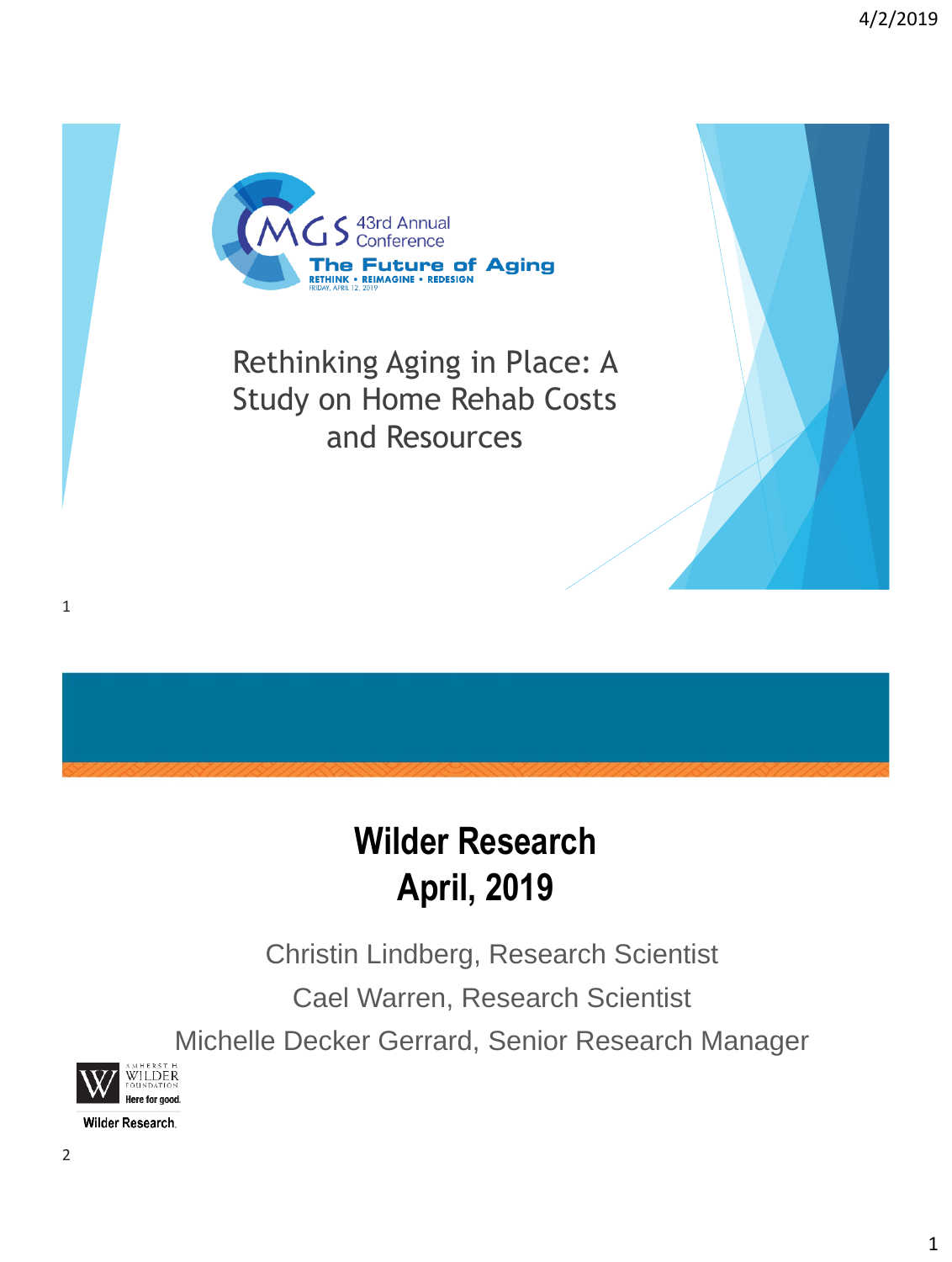## **Objectives**

- **Describe the circumstances and context for barriers faced by** older adults who wish to maintain at home, and live safely and independently.
- Share cost comparisons of home-based and facility-based strategies that can meet older adults' needs.
- **Discuss effective strategies for pairing home rehabilitation and in**home services that can reduce the likelihood of institutionalization.

3

<u>MESTERNIA</u>

## **Background**

### **MN Housing (Finance Agency)**

- **EXECT:** Serves extremely low-income older adult homeowners through interest-free, deferred loans
- **EX Contracted with Wilder Research in 2016 to conduct study about** the home improvement needs of extremely low-income older adults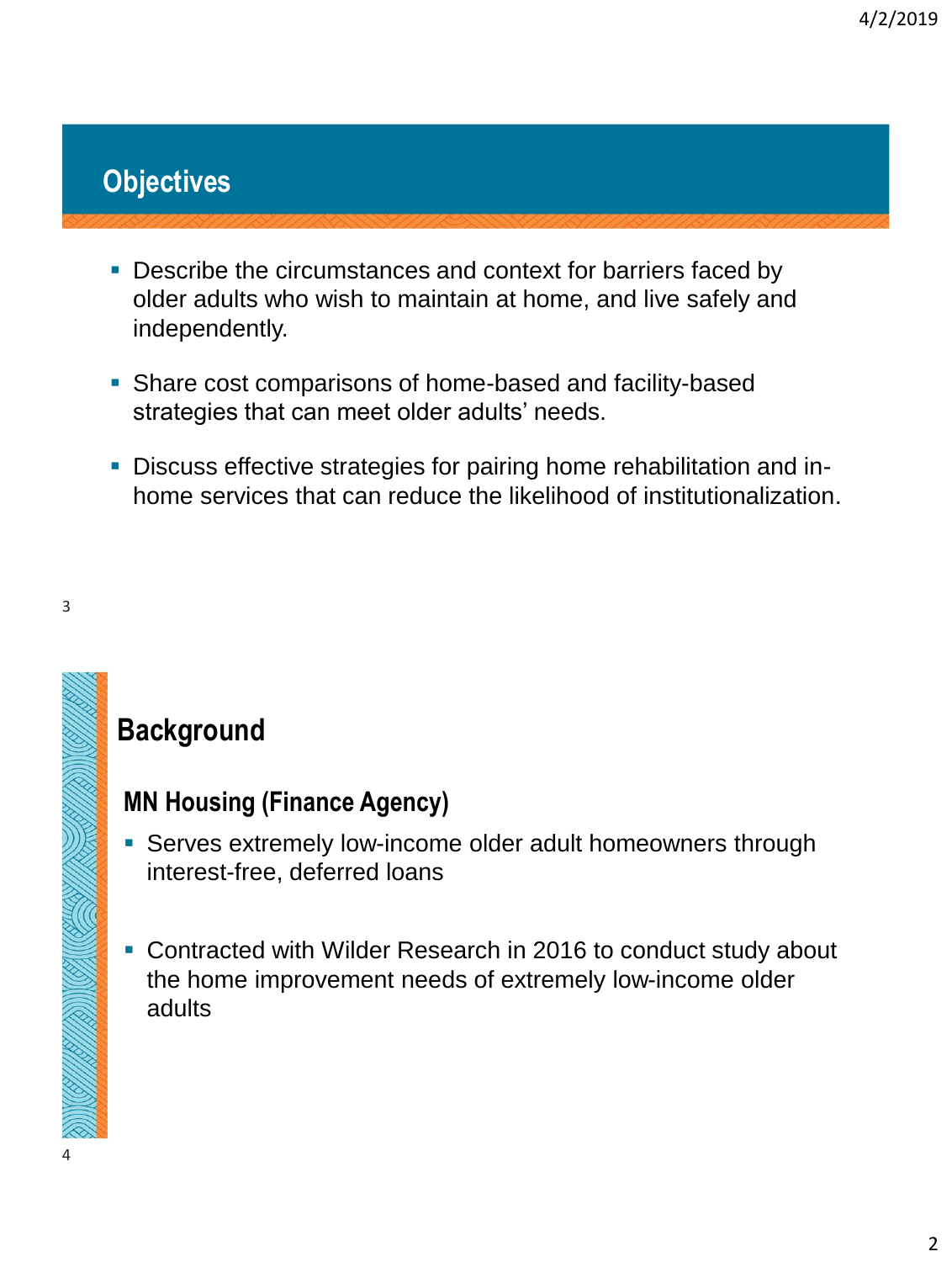## **Evaluation questions for MN Housing study**

- 1. How many extremely low-income older adult homeowner households have home rehabilitation or improvement work that is needed for them to age-in-place appropriately?
- 2. How much will it cost to do this rehabilitation or improvement work?
- 3. How many of the older adult households that need home rehabilitation or improvement also have unmet home and community-based service needs?

# **Background information**

5

a kalendari komunikasi da kalendari komunikasi da kalendari komunikasi da kalendari komunikasi da kalendari ko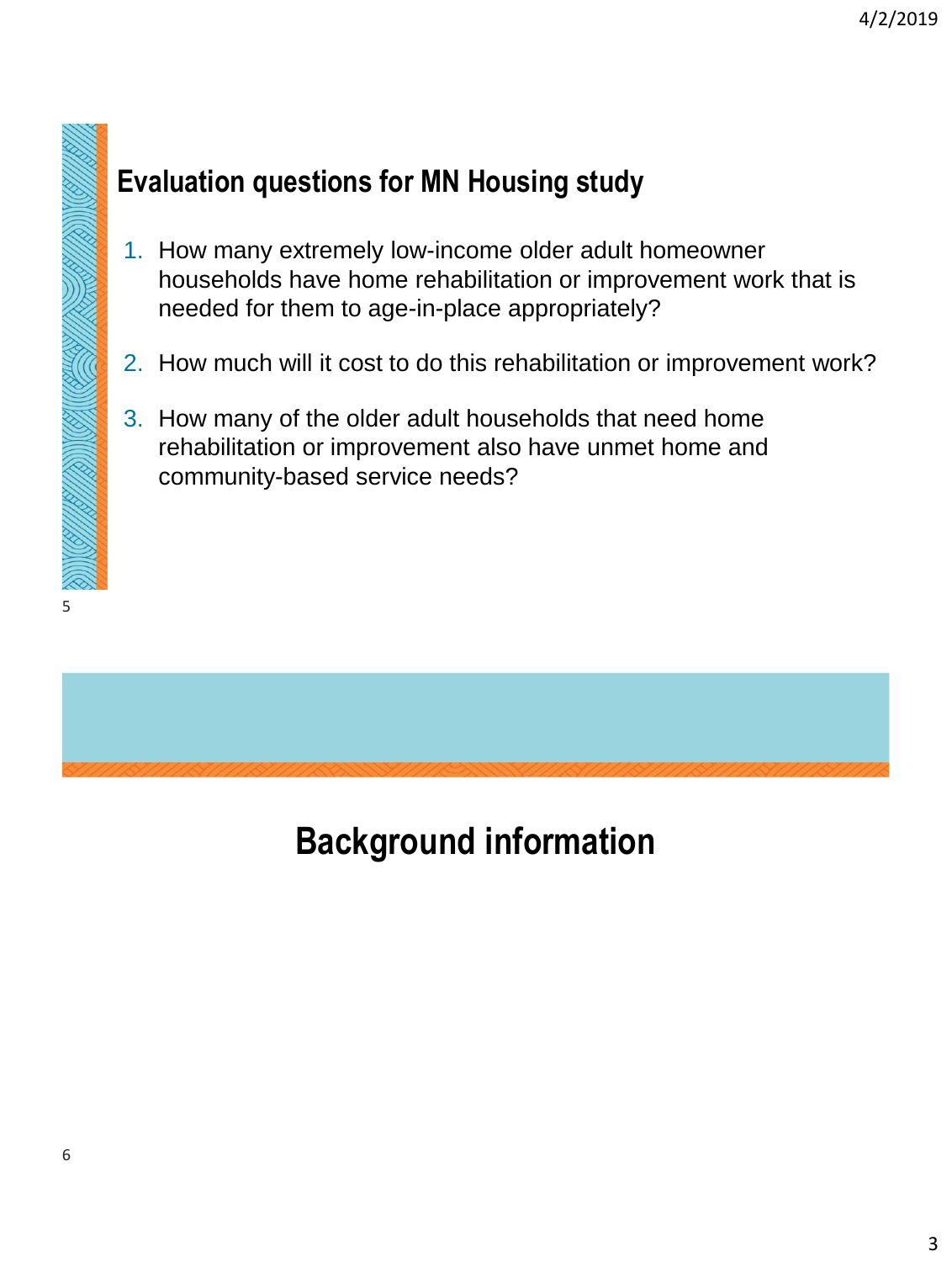# **Changing demographic profile**



Sources: U.S. Census Bureau, Decennial Census and Population Estimates. Minnesota State Demographic Center.

## **Functional limitations**

- **Older adults are living longer, but with multiple chronic conditions**
- **About 1 in 3 Minnesotans aged 65+ have a disability<sup>1</sup>**
- About 1 in 2 Minnesotans aged 65+ **in poverty** have a disability<sup>2</sup>

<sup>1</sup> MN State Demographic Center (from U.S. Census Bureau ACS data) 2 Ibid.

7

**CONTROLLER**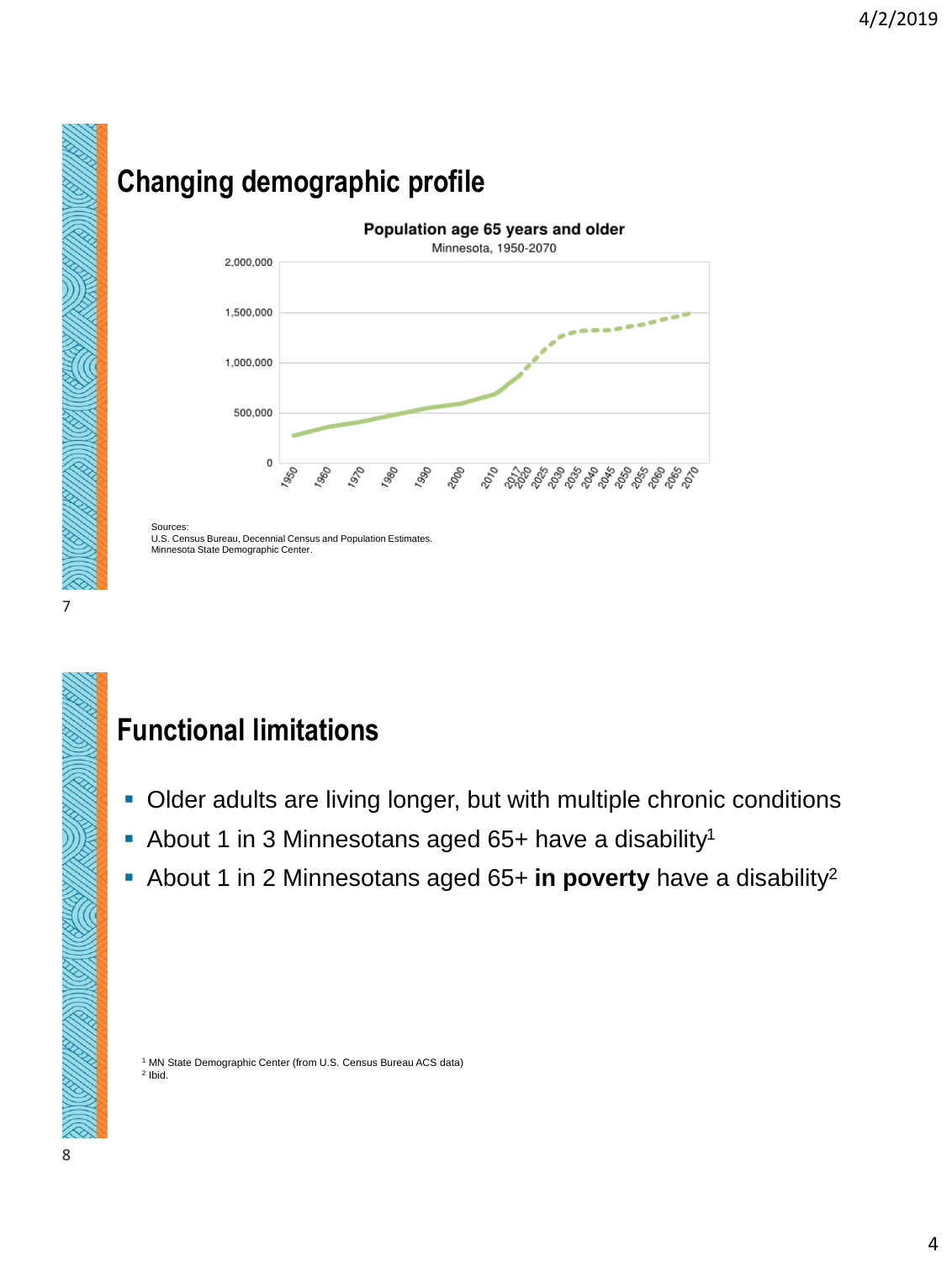## **Functional limitations**

- More than 1 in 4 U.S. households aged 50+ have a member with at least one vision, hearing, cognitive, self-care, mobility or independent living limitation<sup>3</sup>
- **Mobility limitations are the most common and increase with age<sup>4</sup>**
- Medical care for injuries from falls is expensive<sup>5</sup>

<sup>3</sup> *Housing America's Older Adults*, Joint Center for Housing Studies, (2018). 4 Ibid. <sup>5</sup>CDC Injury Center

## **Older adults remaining in homes**

- About 79% of Minnesotans aged 65+ own their homes<sup>1</sup>
- 86 percent of older adults want to remain in their homes for as long as possible<sup>2</sup>
- **.** Home and community-based services help older adults to remain independent for as long as possible

<sup>1</sup> U.S. Census Bureau, Decennial Census and American Community Survey.<http://factfinder.census.gov/>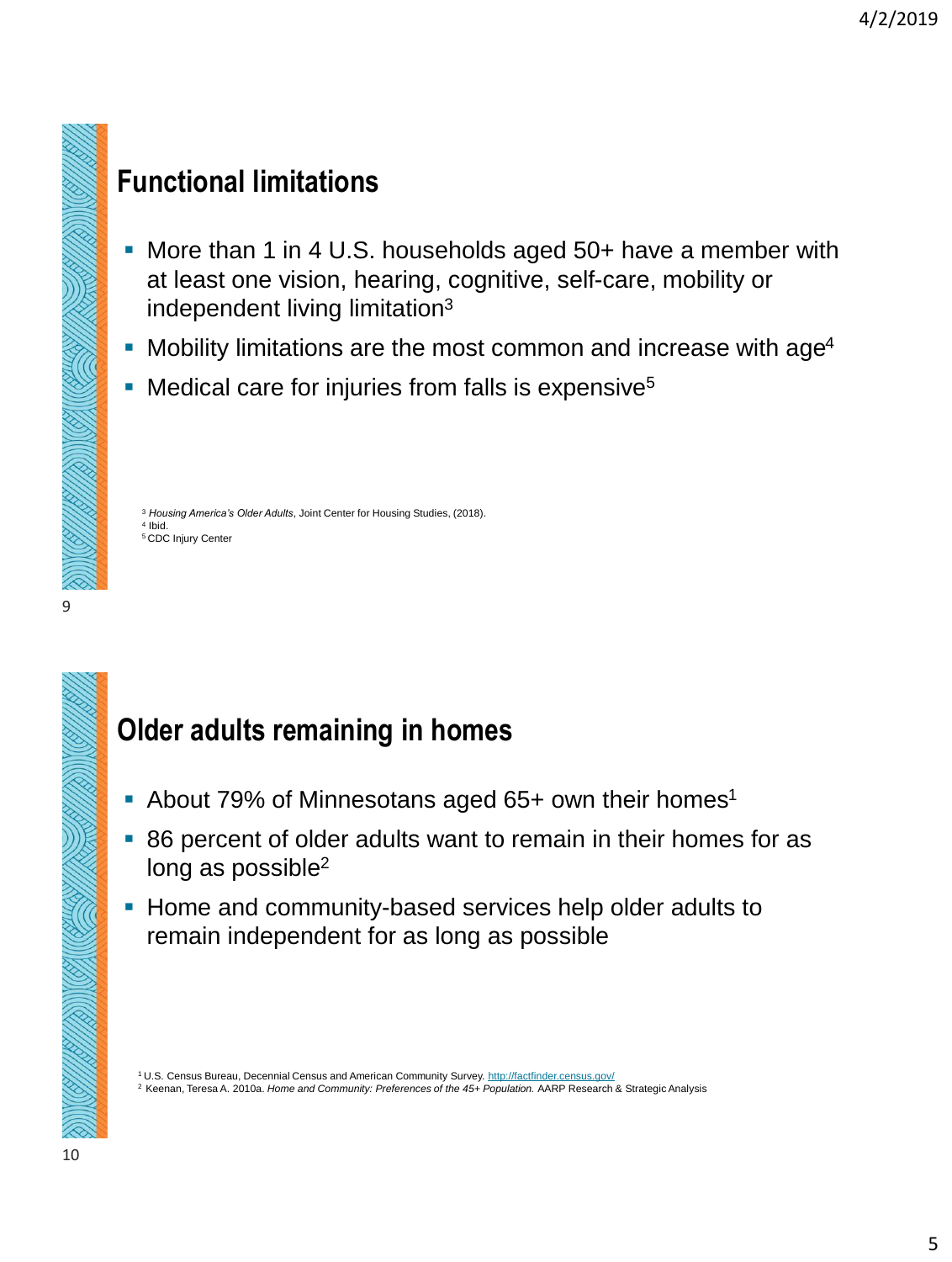## **Older adults with declining financial resources**

- 32 percent of MN households age 65+ pay at least 30 percent of monthly gross income for housing
- 7 percent of MN individuals age 65+ live at or below the poverty level
- Renters tend to be more cost-burdened than homeowners
- **Fixed income**

Source: U.S. Census Bureau, Decennial Census and American Community Survey. <http://factfinder.census.gov/>

## **MN Housing survey methods and questions**

- **EXECT** Mailed survey to 1500 low-income older adult homeowners in MN
- Response rate of 27%

#### Questions addressed:

- Will your home need improvements related to maintenance, safety, and accessibility during the next five years?
- Do you think you will be able to remain in your home for the next 5 years without these improvements?

11

<u>MRATIN S</u>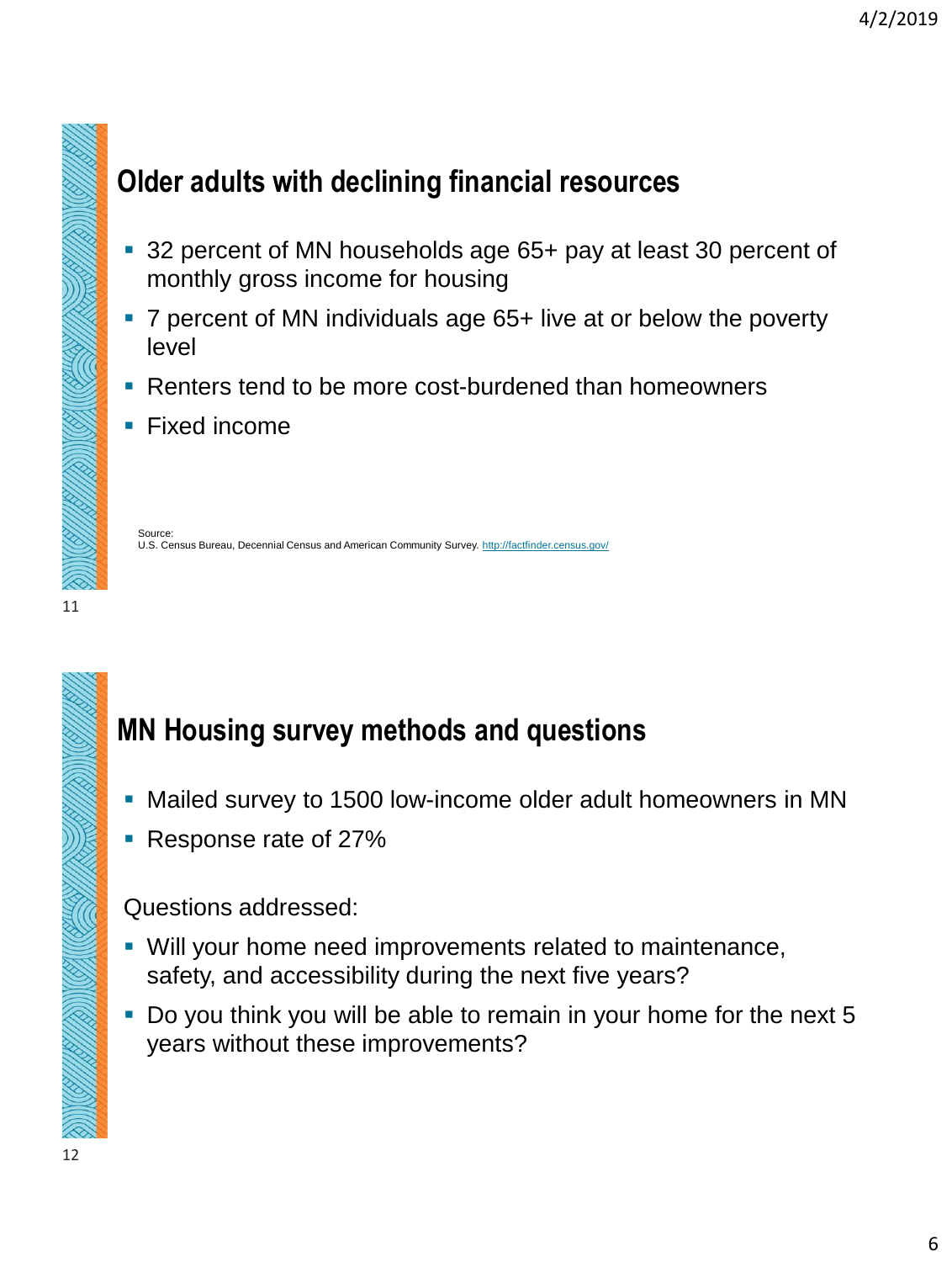



# **What we learned about the current situation in Minnesota**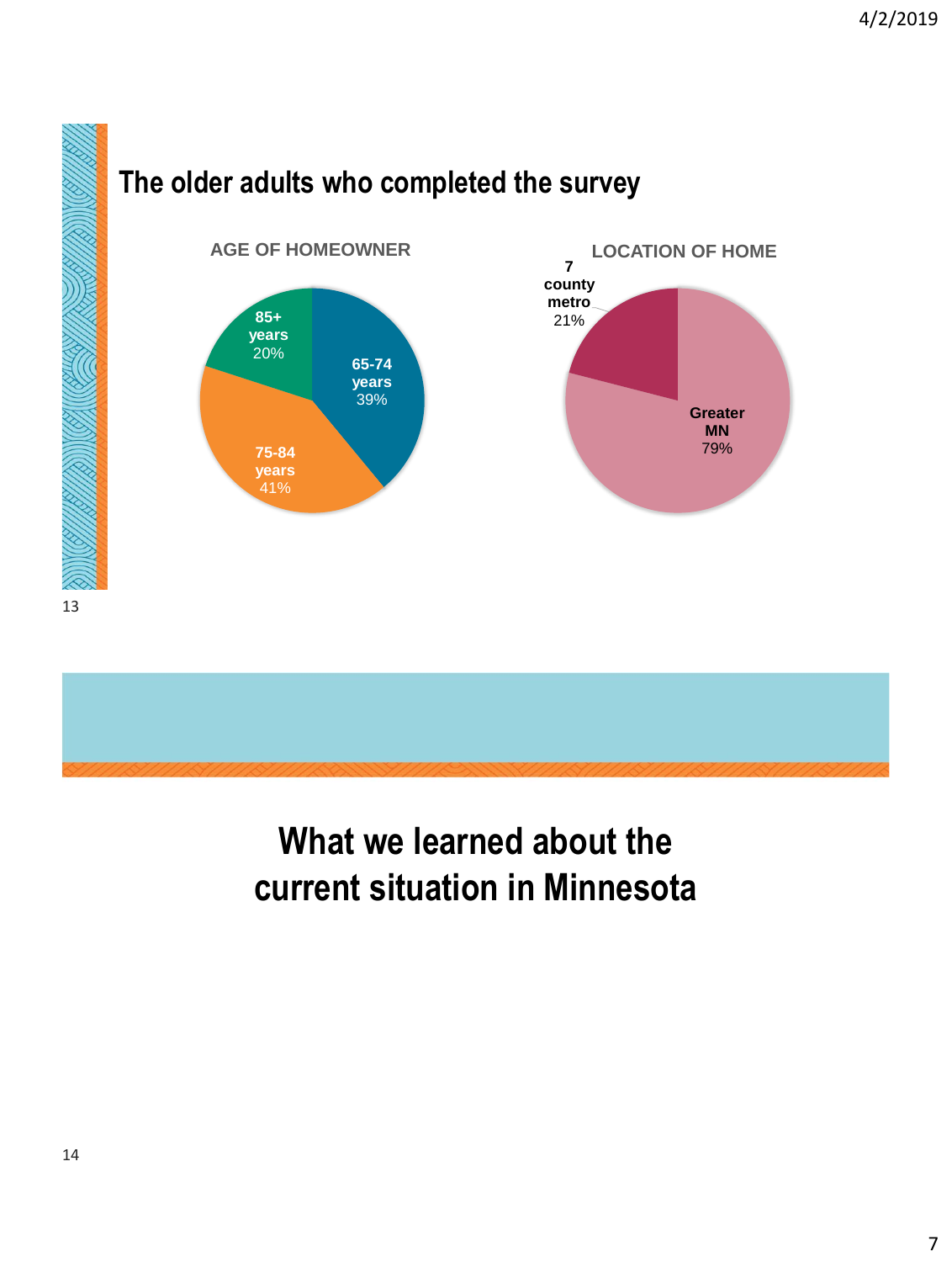## **Survey results Have difficulties with Activities of Daily Living\***

| • Going up or down stairs                      | 17% |
|------------------------------------------------|-----|
| • Going outside the home to shop or for doctor | 15% |
| • Getting in and out of bed or chair           | 5%  |
| • Getting around inside the home               | 4%  |
|                                                |     |
| At least one of these difficulties             | 22% |

\* For households with annual incomes <\$24,000

15

**MARTINE HALL BUTTER DESCRIPTION** 

**SILIS DINSIN** 

### **Survey results House condition**

| • House has 4 or more steps to enter home            | <b>27%</b> |
|------------------------------------------------------|------------|
| • House has one to 3 steps to enter home             | 56%        |
| • House has more than one story of living space      | 46%        |
| • House does not have a bedroom on main floor        | 12%        |
| • House does not have laundry on main floor          | 53%        |
| • House is in poor or very poor condition            | 8%         |
| • Average age of house in 2016 (based on year built) | 58 years   |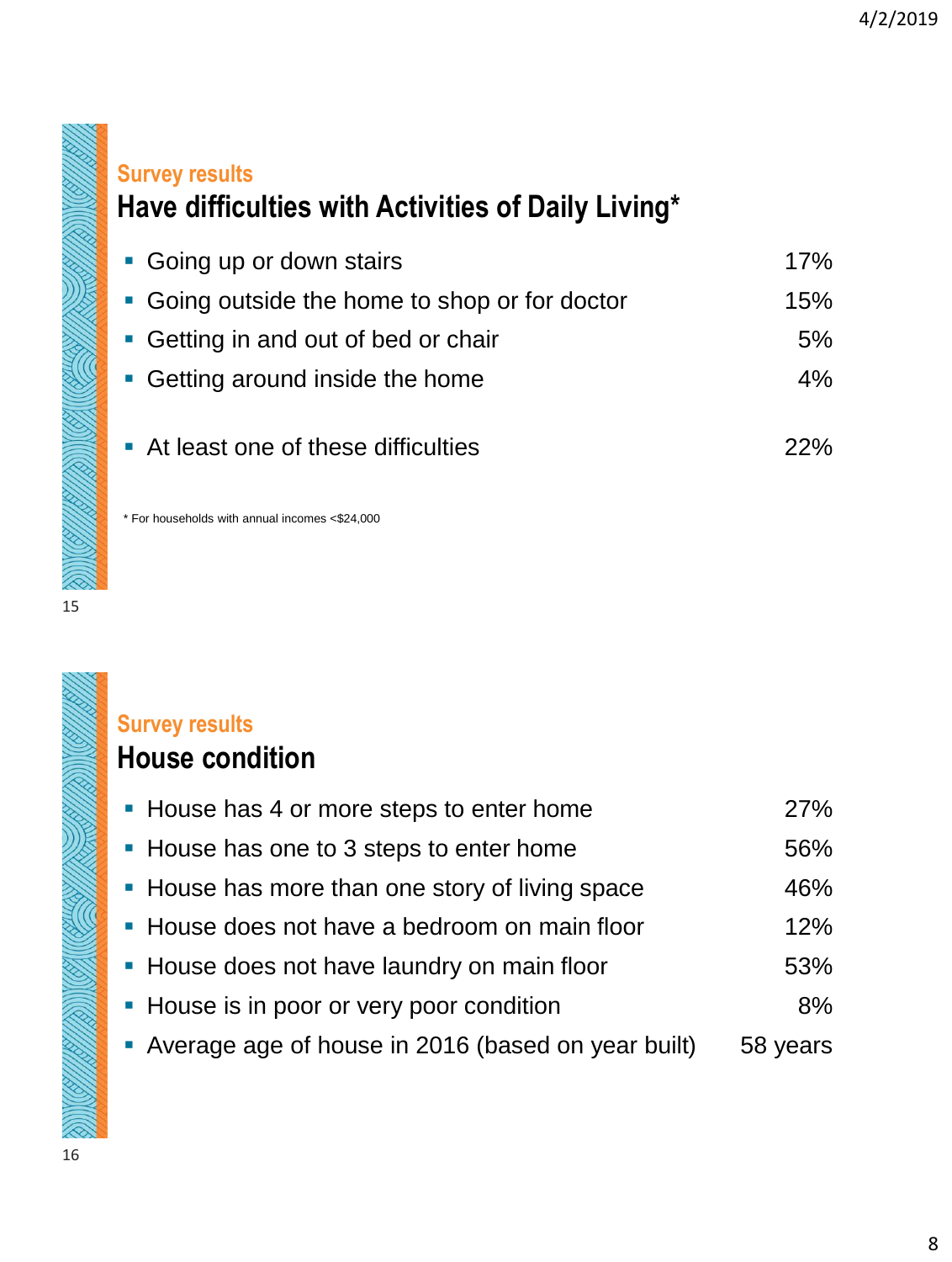### **Survey results Need for improvements**

Homeowners said they need:

- at least one improvement of any kind 65%
- at least one maintenance improvement 54%
- at least one safety/accessibility improvement 43%
- an improvement that is considered "high cost" 53%

<u>MARTINIA (1890) WIL</u>

#### **Survey results**

### **Improvements needed**

Homeowners most often said they will need:

| - New water heater         | 27%        |
|----------------------------|------------|
| - New windows              | <b>25%</b> |
| $-$ New roof               | <b>21%</b> |
| - Central air conditioning | <b>20%</b> |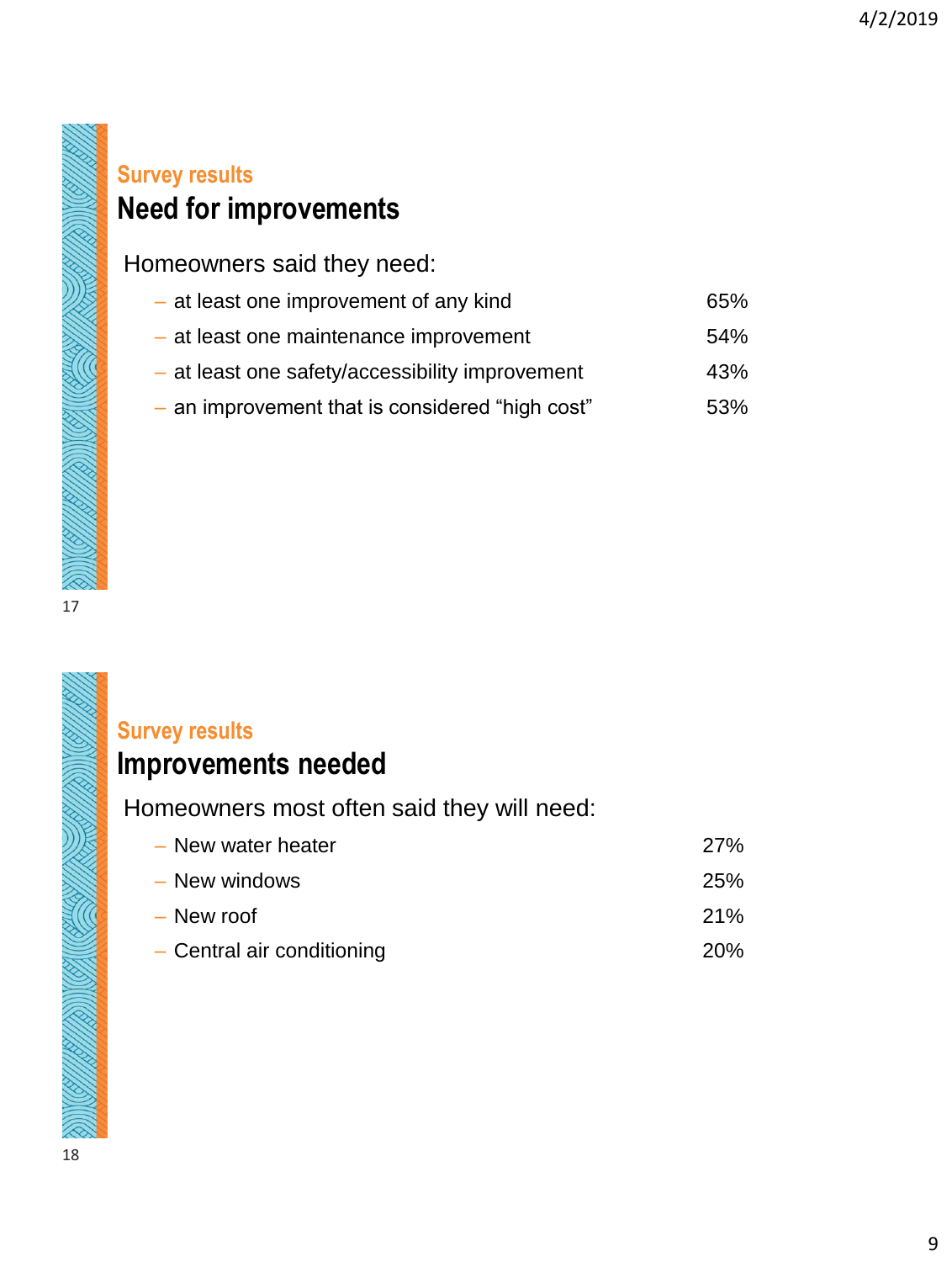#### **Survey results**

## **Improvements people say they already have**

Homeowners most often said they already have:

| - Bathroom on the main floor | 81%        |
|------------------------------|------------|
| $-$ Stair railings           | 65%        |
| - Non-slip flooring          | 54%        |
| - Main floor laundry         | 42%        |
| - Grab bars                  | 39%        |
| - Lever door handles         | 34%        |
| - Floor level shower         | 31%        |
| - Wider doorways             | <b>24%</b> |

19

**RETURNING THE STATES** 

<u>NESTRA NEW NEW WINDOW</u>

#### **Survey results**

## **Improvements people say they will not need**

Homeowners most often said they will NOT need the following improvements:

| $-$ Elevator                 | 97% |
|------------------------------|-----|
| - Lower cabinets or counters | 89% |
| $-$ Entrance ramp            | 82% |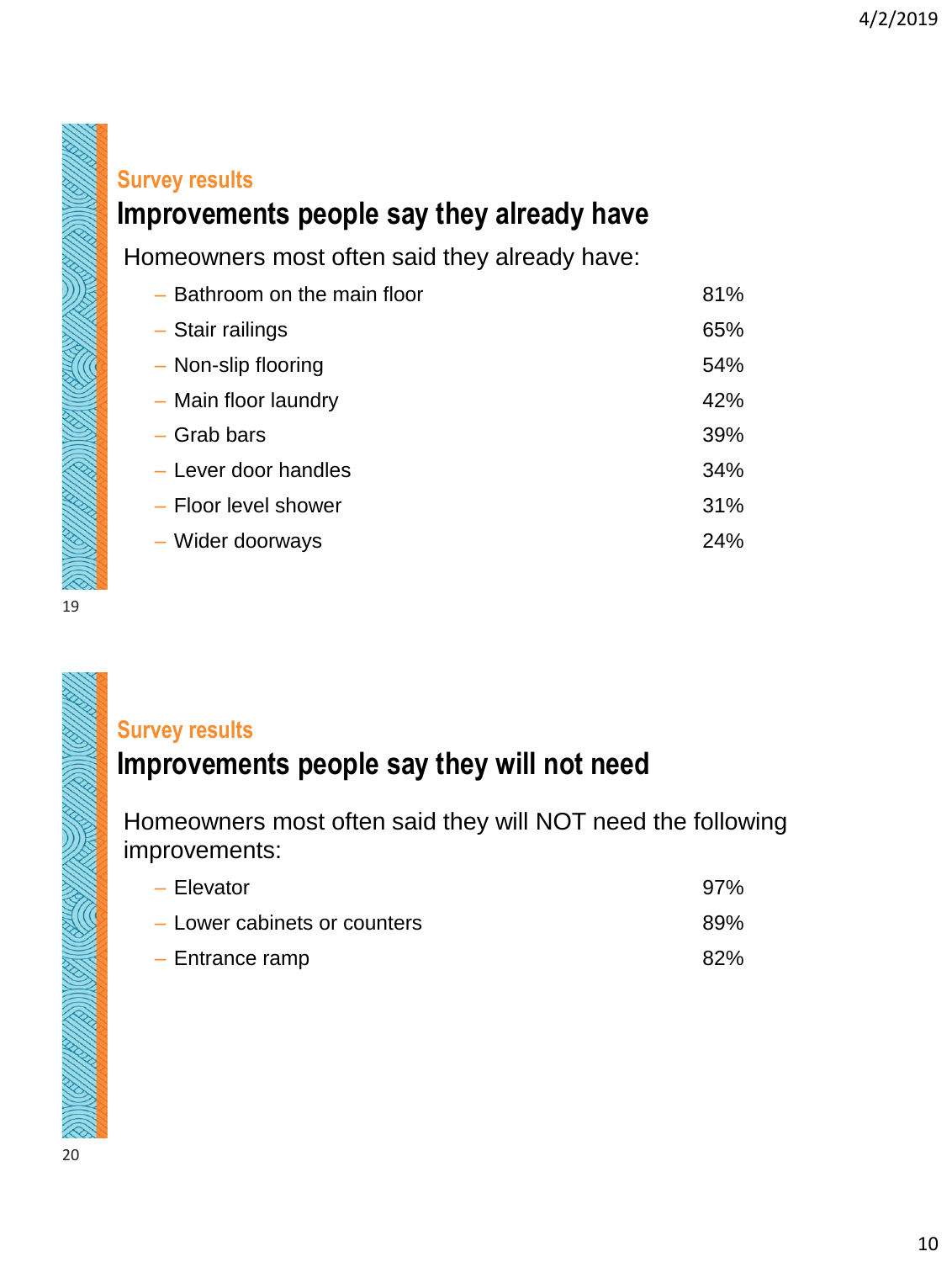## **Estimating the numbers**

San Kerajahan Kalèndher Kalèndher Kalèndher Kalèndher Kalèndher Kalèndher Kalèndher Kalèndher Kalèndher Kalènd

- **Eligible low-income older adult households**
- **.** Needs of these households for home improvements
- Costs of these home improvements
- **EXEC** Needs for home and community-based services
- **Costs of 3 levels of care/living arrangements**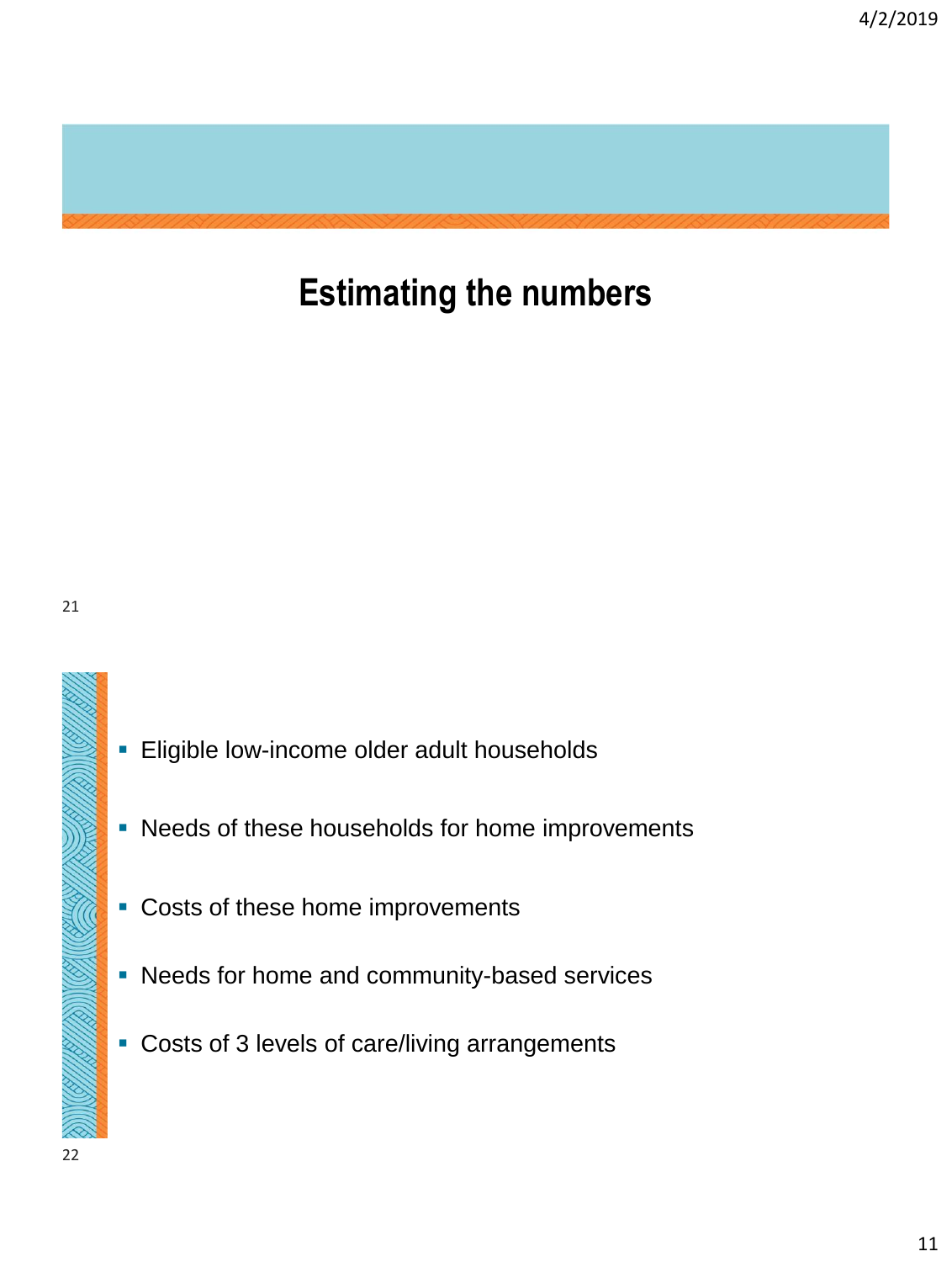| ESTIMATE:                                           |        |
|-----------------------------------------------------|--------|
| Low income households who need<br>home improvements | 51,495 |
| Can remain for 5 years without improvements         | 62%    |
| Cannot remain in home for 5 years                   | 3%     |
| Need improvements to remain for 5 years             | 35%    |

ESTIMATE:

**Low income households needing home improvements** 2020-2040

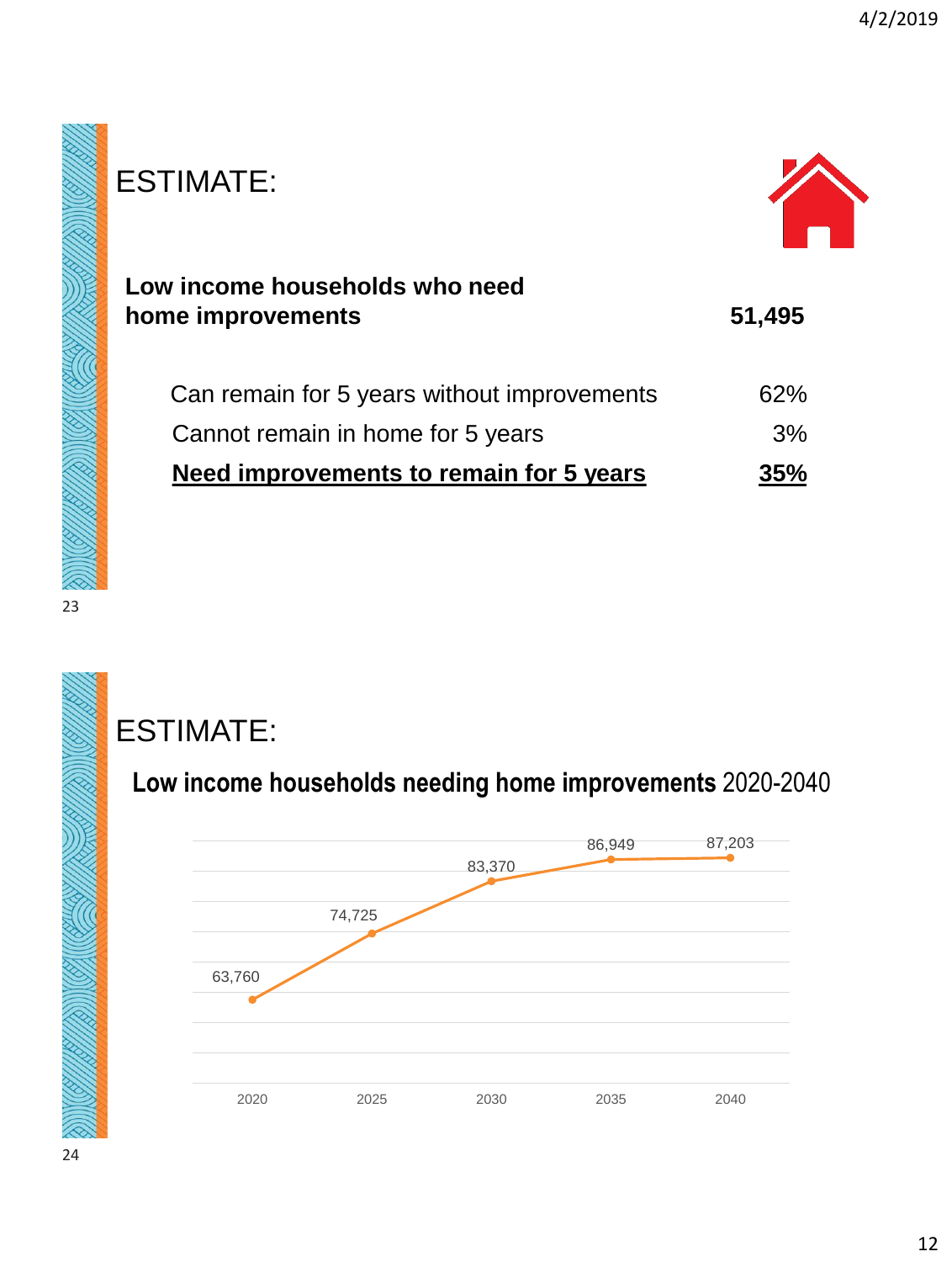## ESTIMATE:

### **Cost of repairs or rehab work**

Per household cost \$15,749 Statewide cost in 2040 \$438 million

- 56% of cost to maintenance needs
- 44% of cost to safety and accessibility improvements

## ESTIMATE:

## **Need for home improvements and home and community-based services**

■ 12,100 households<sup>\*</sup> need both home improvements and HCBS to age in place

*\*Only extremely low-income older adults who cannot remain in their homes without home improvements* 

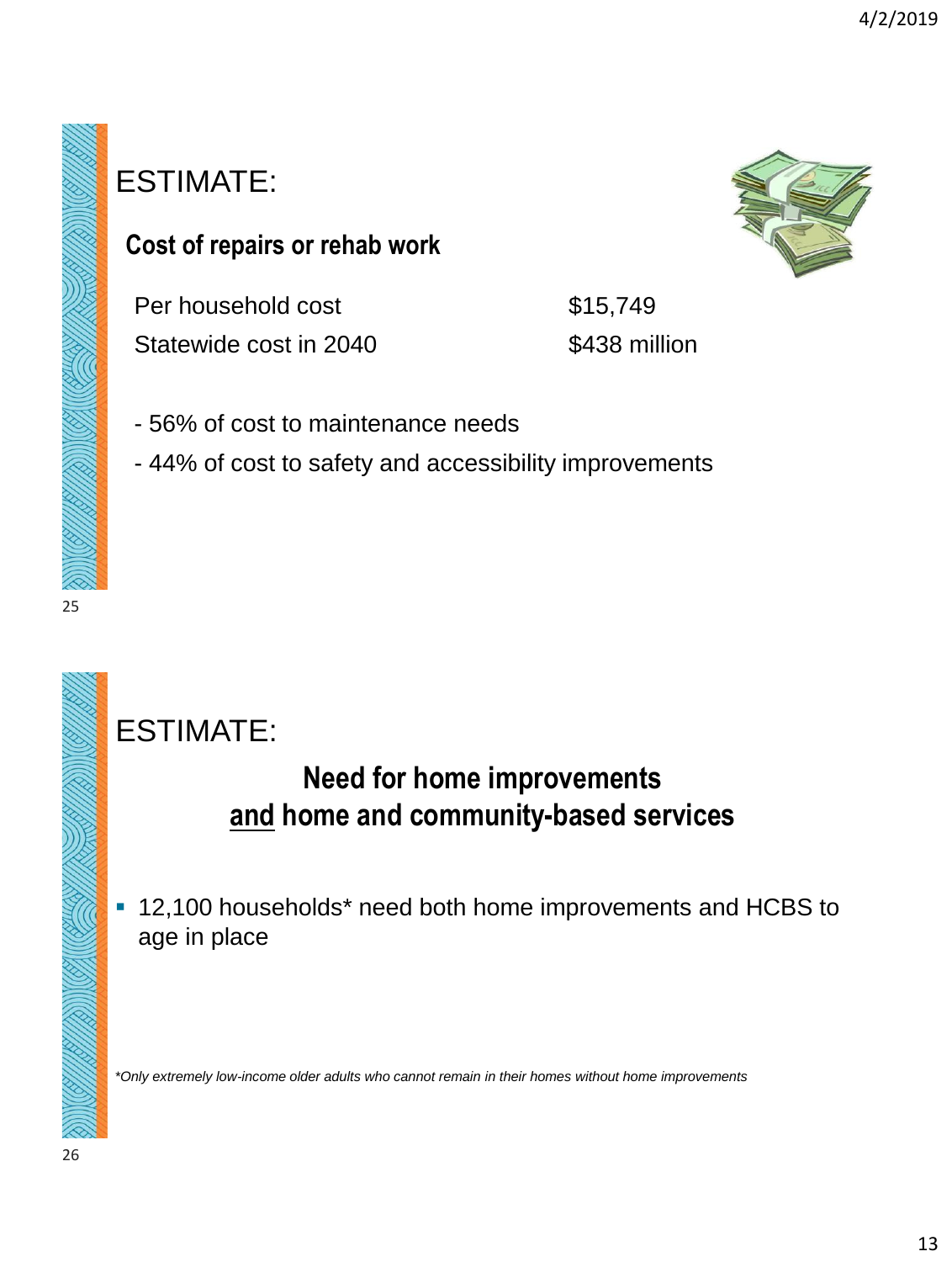## ESTIMATE:

### **Average monthly cost comparisons in MN**

- **Bridge 12 Skilled nursing facility 12 ST, 567 SKILLER**
- Assisted living \$4,357
- **Home rehab combined with HCBS** \$3,346

Source:

2012 MetLife market survey of nursing home, assisted living, adult day services, and home care costs (with figures adjusted for inflation to 2015 US Dollars)

STANDARD WAS THE STANDARD WITH THE

**ARDINISALIS** 



## **Our takeaways**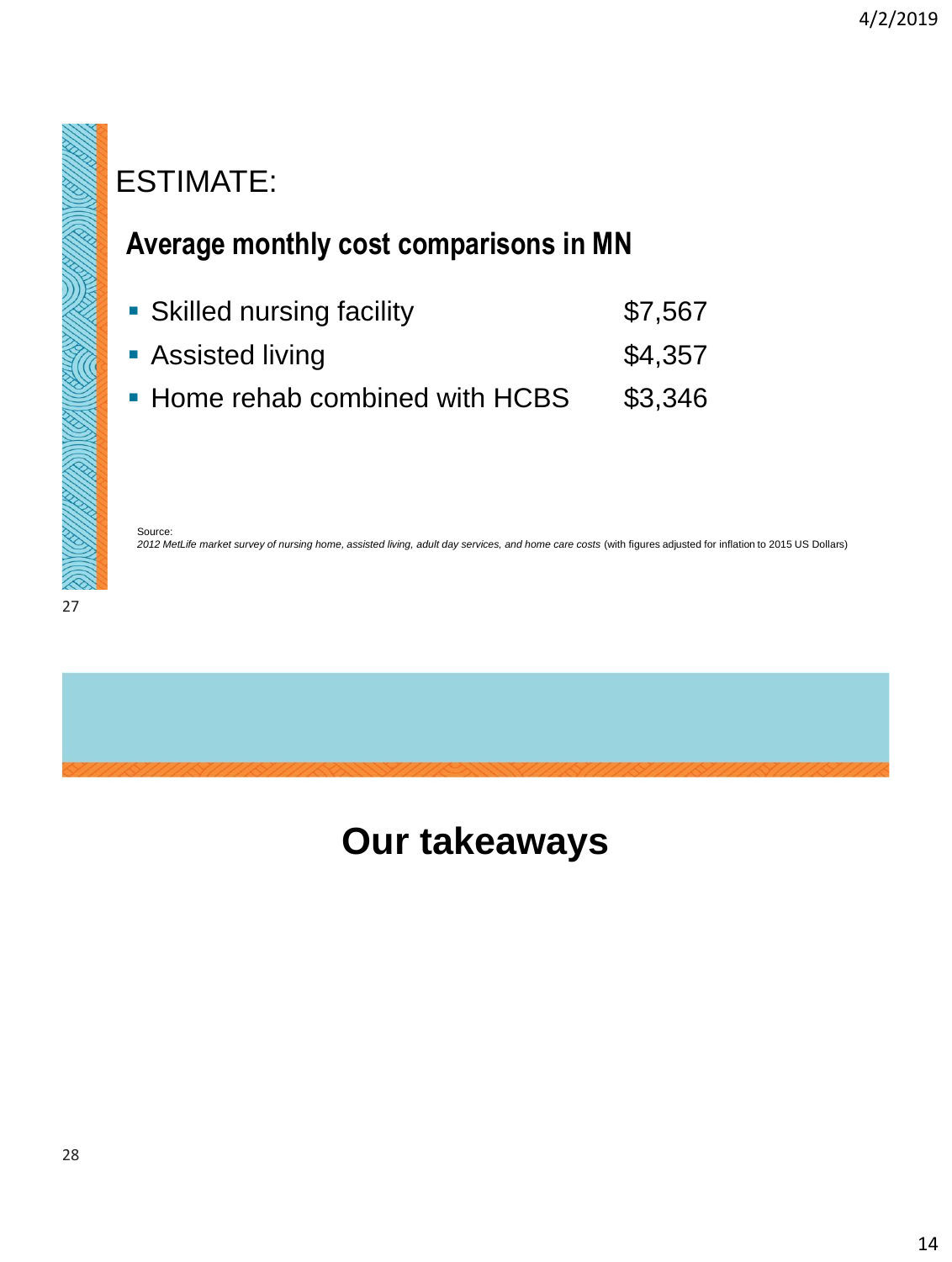## **Takeaways**

- **EXECT** Housing that does not accommodate physical needs can impede ability to live safely and independently
- There is a shortage of accessible and affordable housing stock
- Reduced access to resources may jeopardize well-being and increase risk of institutionalization
- **.** It costs less to remain in homes with rehab or improvements vs. more restrictive settings
- **.** Innovative approaches being implemented and tested

## **Other complexities to consider**

- Push to implement technology can neglect that homes must accommodate aging before technology will be useful
- Disparities in health outcomes and income
- Rural and urban differences

29

**STATES AND STRUCTURES**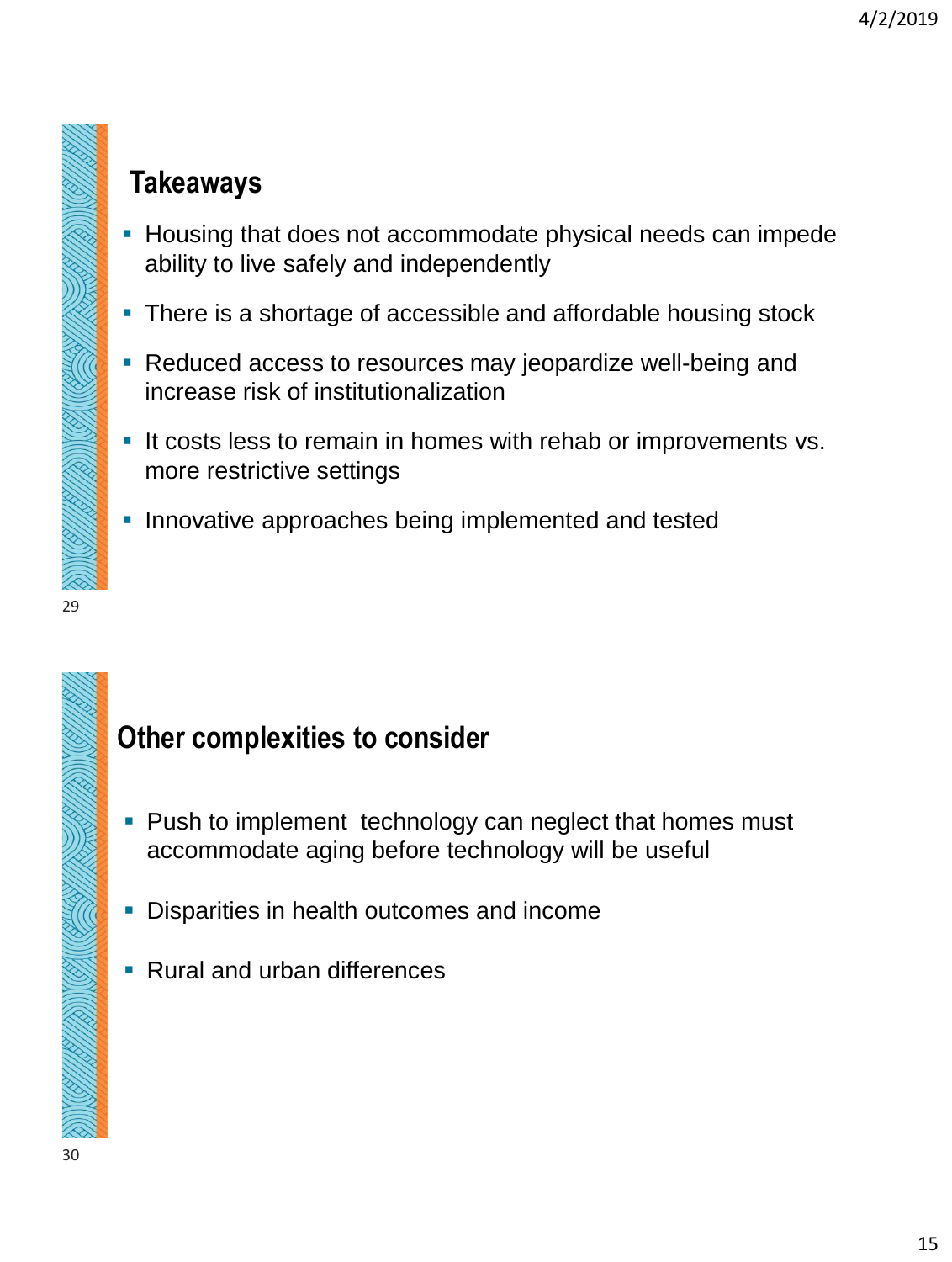

## **Innovations and resources**

**SULLER STATES LABOURS** 

## **Programs working on pairing home rehabilitation and inhome strategies to better serve older adults**

- Age in Place TC Habitat for Humanity https://www.tchabitat.org/services/age-in-place
- **Rebuilding Together Twin Cities** [http://rebuildingtogether-twincities.org](http://rebuildingtogether-twincities.org/)
- **Mahube-Otwa Community Action Partnership** <http://www.mahube.org/services/senior-programs/homemaking-chore-repair/>
- Sustainable Resources Center <https://www.src-mn.org/service/silver-and-safe>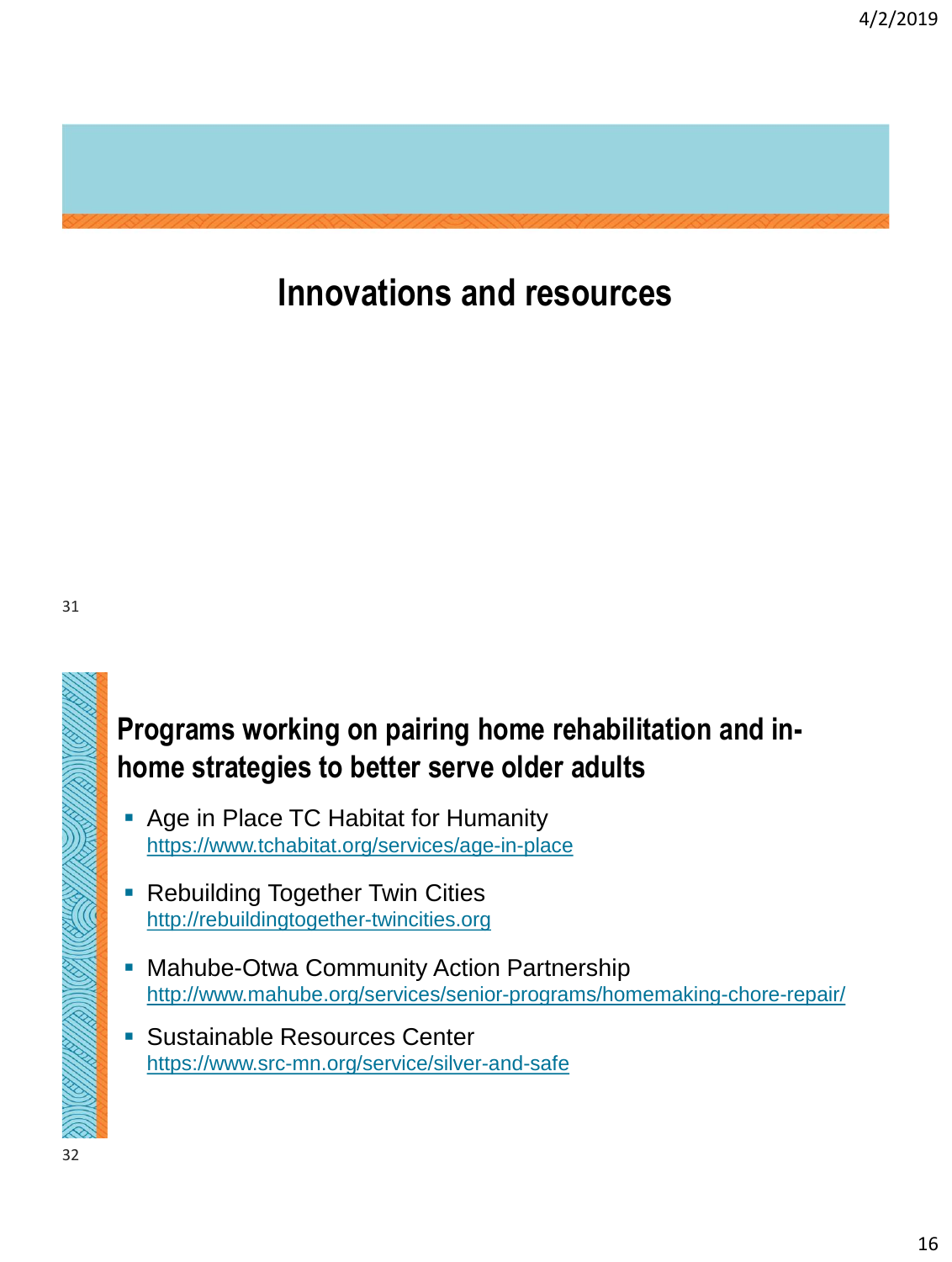## **Other initiatives and resources**

**• CAPABLE (Community Aging in Place—Advancing Better Living** for Elders)

www. ncoa.org/resources/capable-program-summary/

- Homes Renewed™ Resource Center [www.homesrenewed.org](http://www.homesrenewed.org/)
- **.** Joint Center for Housing Studies at Harvard University [https://www.jchs.harvard.edu](https://www.jchs.harvard.edu/)
- **Bipartisan Policy Center** [https://bipartisanpolicy.org](https://bipartisanpolicy.org/)

33

Salakaran (1890) || Sala

**ANTARA DE LA PERSONA DE LA PERSONA DE LA PERSONA DE LA PERSONA DE LA PERSONA DE LA PERSONA DE LA PERSONA DE LA**